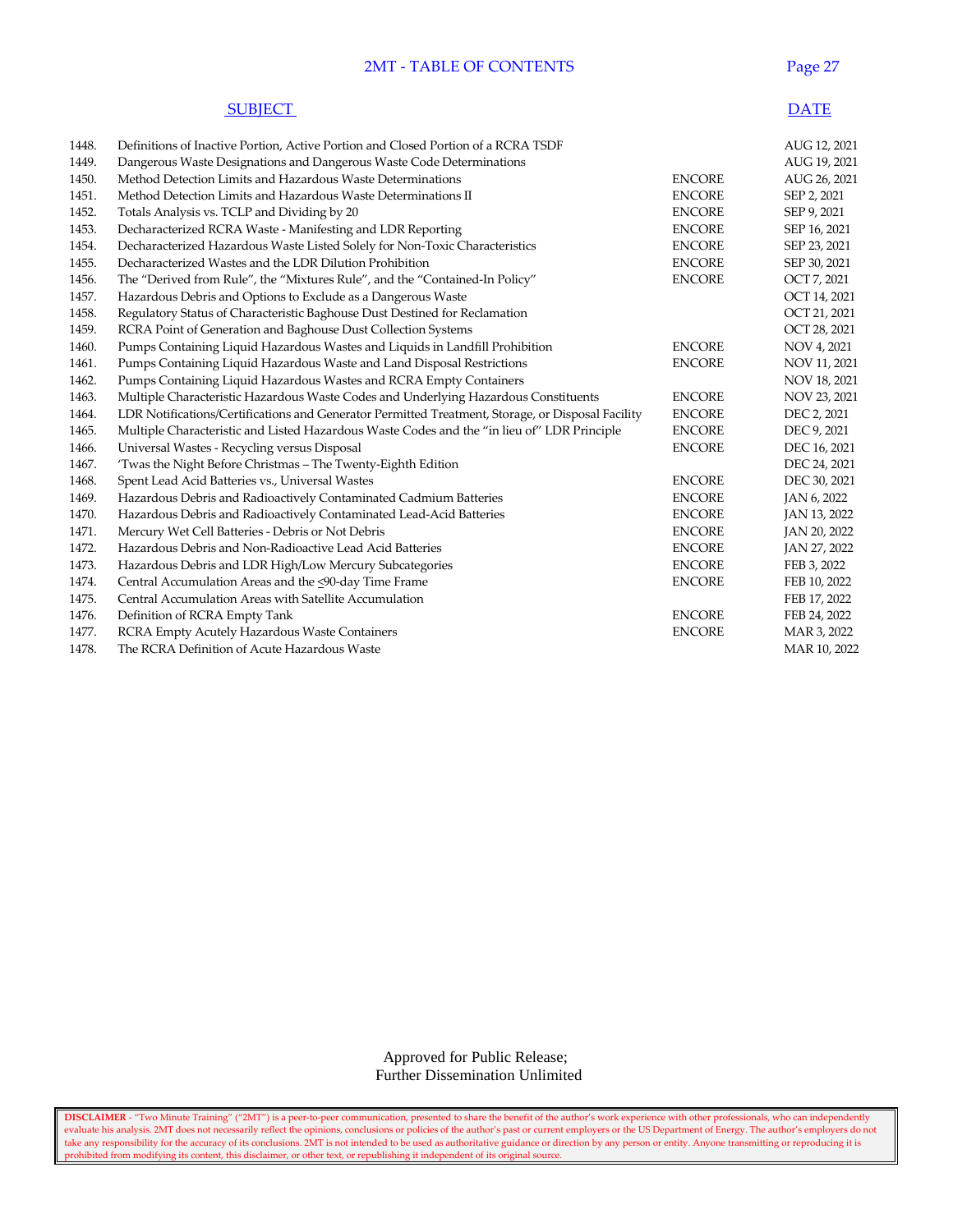# **TWO MINUTE TRAINING**

# **TO:** *CENTRAL PLATEAU CLEANUP COMPANY*

**FROM:** *PAUL W. MARTIN, RCRA Subject Matter Expert CPCCo Environmental Protection, Hanford, WA*

## **SUBJECT:** *THE RCRA DEFINITION OF ACUTE HAZARDOUS WASTE*

# **DATE:** *MARCH 10, 2022*

| <b>CPCCo Projects</b>   | <b>CPCCo Functionals</b> | <b>HMIS</b>         | <b>Hanford</b>           | <b>Other Hanford</b> | <b>Other Hanford</b> |
|-------------------------|--------------------------|---------------------|--------------------------|----------------------|----------------------|
|                         |                          |                     | <b>Laboratories</b>      | <b>Contractors</b>   | <b>Contractors</b>   |
| <b>Tania Bates</b>      | <b>Jeff Bramson</b>      | Morgan Baker        |                          |                      |                      |
| Theresa Boles           | <b>Bob Bullock</b>       | <b>Brett Barnes</b> | Dean Baker               | <b>Bill Bachmann</b> | Dan Saueressig       |
| <b>Justin Bolles</b>    | Frank Carleo             | Mike Demiter        | Linda Conlin             | <b>Scott Baker</b>   | Lana Strickling      |
| <b>James Brack</b>      | <b>Bob Cathel</b>        | Kip George          | Garrett Knutson          | Michael Carlson      | <b>Joelle Moss</b>   |
| <b>Rene Catlow</b>      | Danielle Collins         | Jerry Cammann       | Eric Van Mason           | Paul Crane           | Greg Varljen         |
| Peter Ceton             | <b>Stacy Cutter</b>      | Kelly Elsethagen    |                          | Tina Crane           | Robin Varljen        |
| Richard Clinton         | <b>Jeanne Elkins</b>     | Garin Erickson      | <b>DOE RL, ORP, WIPP</b> | Ron Del Mar          | Julie Waddoups       |
| Patty Drago             | <b>Ionathan Fullmer</b>  | Katie Hall          |                          | John Dorian          | Jay Warwick          |
| Paul Fernandez          | Randal Fox               | Dashia Huff         | Duane Carter             | Mark Ellefson        | Ted Wooley           |
| Ryan Fisher             | <b>Bailey Hardy</b>      | Mark Kamberg        | Ingrid Colton            | Darrin Faulk         |                      |
| <b>Andrew Getz</b>      | <b>Steve Heninger</b>    | <b>Jon McKibben</b> | Tony McKarns             | James Hamilton       |                      |
| Cory Grabeel            | <b>John Hultman</b>      | Saul Martinez       | Allison Wright           | Leah Hare            |                      |
| Lawanda Grow            | Julie Johanson           | Matt Mills          |                          | Andy Hobbs           |                      |
| Char Hall               | Mitch Marrott            | Carly Nelson        |                          | Stephanie Johansen   |                      |
| Stuart Hildreth         | Stewart McMahand         | Eric Pennala        |                          | Ryan Johnson         |                      |
| Sarah Horn              | Carlie Michaelis         | Jon Perry           |                          | Megan Lerchen        |                      |
| Aprill Jivelekas        | <b>Brian Mitcheltree</b> | Dave Richards       |                          | Mike Lowery          |                      |
| Sasa Kosjerina          | Anthony Nagel            | Christina Robison   |                          | Michael Madison      |                      |
| William Krueger         | Chris Plager             | Christian Seavoy    |                          | <b>Terri Mars</b>    |                      |
| Richard Lipinski        | Linda Petersen           | David Shaw          |                          | Cary Martin          |                      |
| <b>Stuart Mortensen</b> | <b>Brent Porter</b>      | John Skoglie        |                          | <b>Steve Metzger</b> |                      |
| <b>Edward Myers</b>     | Sean Sexton              | Greg Sullivan       |                          | Tony Miskho          |                      |
| <b>Trey Reppe</b>       | Dave Shea                |                     |                          | Tom Moon             |                      |
| Melissa Sahm-dame       | Deborah Singleton        |                     |                          | Chuck Mulkey         |                      |
| Seth Slater             | Dale Snyder              |                     |                          | Michelle Oates       |                      |
| Phil Sheely             | Dave St. John            |                     |                          | <b>Kirk Peterson</b> |                      |
| <b>Jeff Westcott</b>    | Kat Thompson             |                     |                          |                      |                      |
| Richard Willson         | Daniel Turlington        |                     |                          |                      |                      |
| Nick Wood               | <b>Britt Wilkins</b>     |                     |                          |                      |                      |
| Jon Wright              | Jennifer Williams        |                     |                          |                      |                      |
|                         |                          |                     |                          |                      |                      |
|                         |                          |                     |                          |                      |                      |

 Approved for Public Release; Further Dissemination Unlimited

**DISCLAIMER** - "Two Minute Training" ("2MT") is a peer-to-peer communication, presented to share the benefit of the author's work experience with other professionals, who can independently evaluate his analysis. 2MT does not necessarily reflect the opinions, conclusions or policies of the author's past or current employers or the US Department of Energy. The author's employers do not take any responsibility for the accuracy of its conclusions. 2MT is not intended to be used as authoritative guidance or direction by any person or entity. Anyone transmitting or reproducing it is prohibited from modifying its content, this disclaimer, or other text, or republishing it independent of its original source.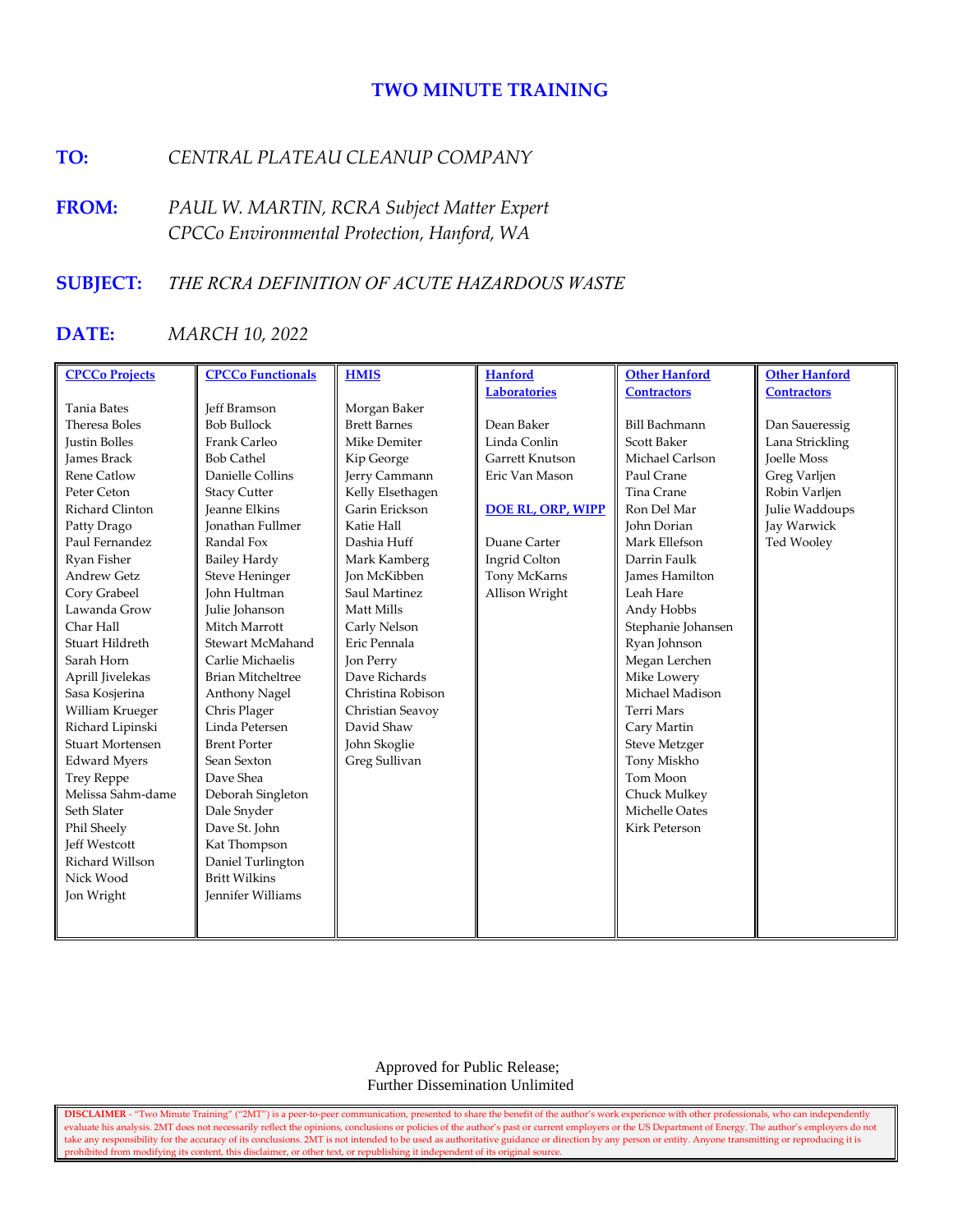# **TWO MINUTE TRAINING**

#### **SUBJECT:** The RCRA Definition of Acute Hazardous Waste

- **Q:** In last week's "Two Minute Training" (2MT), it stated that acutely hazardous waste codes are identified by the hazard code "H". In terms of the Federally listed waste codes, where in 40 CFR is this acutely hazardous, hazard code defined and to which waste codes does it apply?
- **A:** [40 CFR 261.11\(](https://www.govinfo.gov/content/pkg/CFR-2021-title40-vol28/xml/CFR-2021-title40-vol28-sec261-11.xml)a)(2) states that a waste listed in accordance with the following criteria will be designated as an acute hazardous waste if:

*"It has been found to be fatal to humans in low doses or, in the absence of data on human toxicity, it has been shown in studies to have an oral LD 50 toxicity (rat) of less than 50 milligrams per kilogram, an inhalation LC 50 toxicity (rat) of less than 2 milligrams per liter, or a dermal LD 50 toxicity (rabbit) of less than 200 milligrams per kilogram or is otherwise capable of causing or significantly contributing to an increase in serious irreversible, or incapacitating reversible, illness. (Waste listed in accordance with these criteria will be designated Acute Hazardous Waste.)"*

To determine which hazardous waste codes have been designated as acute hazardous waste, see [40 CFR 261.30\(](https://www.govinfo.gov/content/pkg/CFR-2021-title40-vol28/xml/CFR-2021-title40-vol28-sec261-30.xml)b) [*[WAC 173-303-9904](https://apps.leg.wa.gov/wac/default.aspx?cite=173-303-9904)*] and the basis for listing a hazardous waste. If a waste code has a hazard code of "H", the waste is an acute hazardous waste. A review of the "F", "K", "U" and "P" listings indicates that all "P" listed wastes are acutely hazardous wastes, i.e., "Absence of a letter indicates that the compound only is listed for acute toxicity"  $(40 \text{ CFR})$ [261.33\(](https://www.govinfo.gov/content/pkg/CFR-2021-title40-vol28/xml/CFR-2021-title40-vol28-sec261-33.xml)e), *Comment*). F020, F021, F022, F023, F026, and F027, commonly referred to as the dioxin waste codes, are also acutely hazardous wastes as indicated by the letter "H" in the "Hazard code" column at  $40$  CFR  $261.31$ (a). There are currently no acutely hazardous wastes in the "K" or "U" listings or the characteristic waste codes, D001 through D043. Note that the criteria for identifying the characteristics of hazardous waste a[t 40 CFR 261.10,](https://www.govinfo.gov/content/pkg/CFR-2021-title40-vol28/xml/CFR-2021-title40-vol28-sec261-10.xml) does not include an acutely hazardous waste criterion.

### **SUMMARY:**

- H. Waste listed in accordance with the criteria at 40 CFR 261.11(a)(2) are designated as Acute Hazardous Waste.
- **B** The Hazard Code "H" indicates which waste listed codes are acutely hazardous wastes, and includes all "P" listed waste codes and the six "F" listed dioxin waste codes.
- a ka "U" and "K" listed waste codes and all the characteristic waste codes are not identified as acutely hazardous wastes.

Excerpts from 40 CFR 261.10, 261.11 and 261.30 are attached to the e-mail. If you have any questions, please contact me at **Paul\_W\_Martin@rl.gov** or at (509) 376-6620.

| <b>FROM:</b> | Paul W. Martin                                                                    | DATE: | 3/10/2022 | FILE: $2MT \ 2022 \ 031022.rtf$                                                                                                                                                                                          | PG: 1 |
|--------------|-----------------------------------------------------------------------------------|-------|-----------|--------------------------------------------------------------------------------------------------------------------------------------------------------------------------------------------------------------------------|-------|
|              |                                                                                   |       |           |                                                                                                                                                                                                                          |       |
|              |                                                                                   |       |           | <b>DISCLAIMER</b> - "Two Minute Training" ("2MT") is a peer-to-peer communication, presented to share the benefit of the author's work experience with other professionals, who can independently evaluate his           |       |
|              |                                                                                   |       |           | analysis. 2MT does not necessarily reflect the opinions, conclusions or policies of the author's past or current employers or the US Department of Energy. The author's employers do not take any responsibility for the |       |
|              |                                                                                   |       |           | accuracy of its conclusions. 2MT is not intended to be used as authoritative guidance or direction by any person or entity. Anyone transmitting or reproducing it is prohibited from modifying its content, this         |       |
|              | disclaimer, or other text, or republishing it independent of its original source. |       |           |                                                                                                                                                                                                                          |       |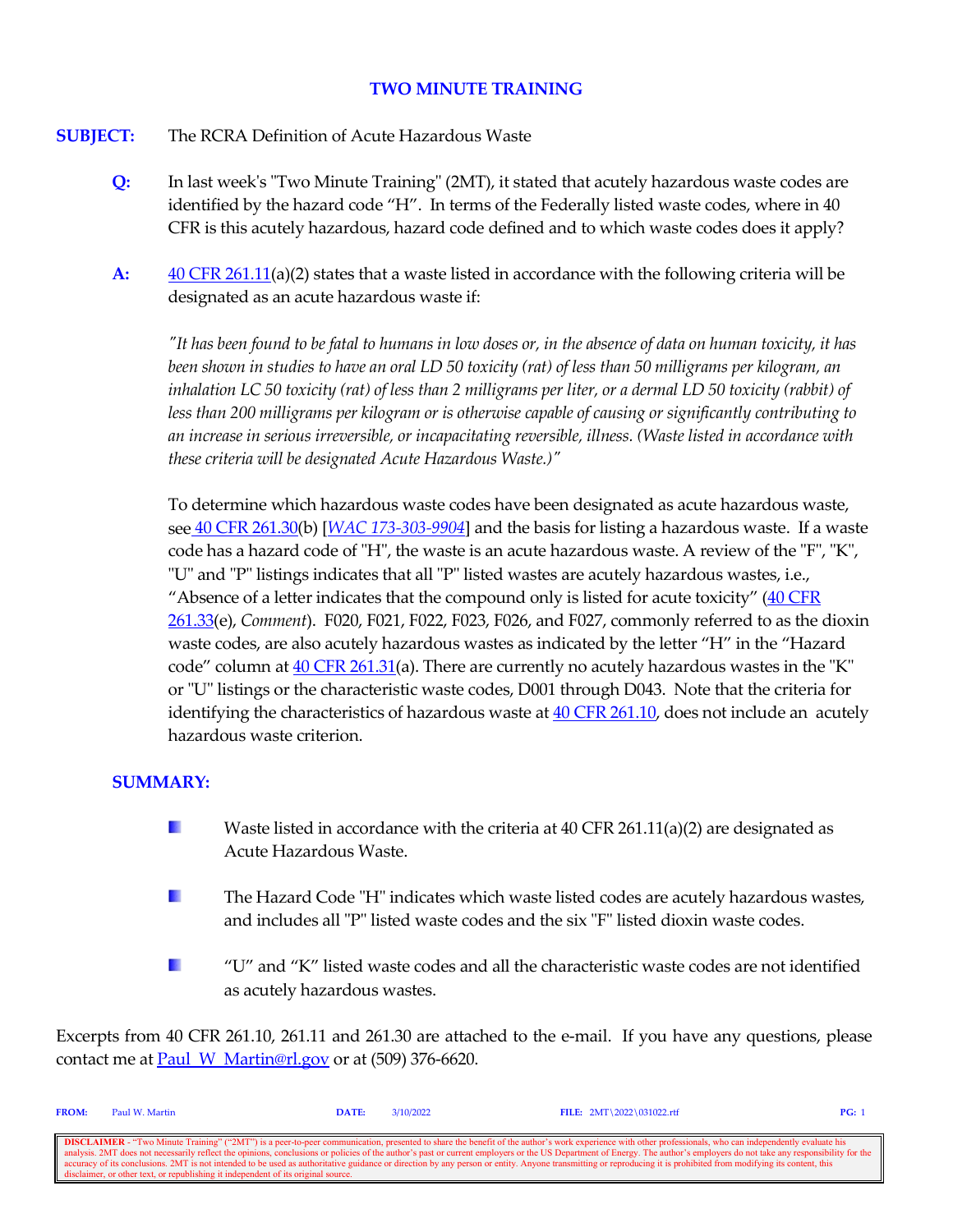# **TWO MINUTE TRAINING - ATTACHMENT**

# **SUBJECT:** The RCRA Definition of Acute Hazardous Waste

### **40 CFR 261.10 Criteria for identifying the characteristics of hazardous waste**

(a) The Administrator shall identify and define a characteristic of hazardous waste in subpart C only upon determining that:

(1) A solid waste that exhibits the characteristic may:

(i) Cause, or significantly contribute to, an increase in mortality or an increase in serious irreversible, or incapacitating reversible, illness; or

(ii) Pose a substantial present or potential hazard to human health or the environment when it is improperly treated, stored, transported, disposed of or otherwise managed; and

(2) The characteristic can be:

(i) Measured by an available standardized test method which is reasonably within the capability of generators of solid waste or private sector laboratories that are available to serve generators of solid waste; or

(ii) Reasonably detected by generators of solid waste through their knowledge of their waste.

#### **40 CFR 261.11 Criteria for listing hazardous waste.**

- (a) The Administrator shall list a solid waste as a hazardous waste only upon determining that the solid waste meets one of the following criteria:
	- (1) It exhibits any of the characteristics of hazardous waste identified in subpart C.
	- $(2)$  It has been found to be fatal to humans in low doses or, in the absence of data on human toxicity, it has been shown in studies to have an oral LD 50 toxicity (rat) of less than 50 milligrams per kilogram, an inhalation LC 50 toxicity (rat) of less than 2 milligrams per liter, or a dermal LD 50 toxicity (rabbit) of less than 200 milligrams per kilogram or is otherwise capable of causing or significantly contributing to an increase in serious irreversible, or incapacitating reversible, illness. (Waste listed in accordance with these criteria will be designated Acute Hazardous Waste.)
	- (3) It contains any of the toxic constituents listed in appendix VIII and, after considering the following factors, the Administrator concludes that the waste is capable of posing a substantial present or potential hazard to human health or the environment when improperly treated, stored, transported or disposed of, or otherwise managed:

| <b>FROM:</b> | Paul W. Martin                                                                    | $\mathbf{DATE:}$ | 3/10/2022 | FILE: $2MT \ 2022 \ 031022.rtf$                                                                                                                                                                                          | PG: 2 |
|--------------|-----------------------------------------------------------------------------------|------------------|-----------|--------------------------------------------------------------------------------------------------------------------------------------------------------------------------------------------------------------------------|-------|
|              |                                                                                   |                  |           |                                                                                                                                                                                                                          |       |
|              |                                                                                   |                  |           | <b>DISCLAIMER</b> - "Two Minute Training" ("2MT") is a peer-to-peer communication, presented to share the benefit of the author's work experience with other professionals, who can independently evaluate his           |       |
|              |                                                                                   |                  |           | analysis. 2MT does not necessarily reflect the opinions, conclusions or policies of the author's past or current employers or the US Department of Energy. The author's employers do not take any responsibility for the |       |
|              |                                                                                   |                  |           | accuracy of its conclusions. 2MT is not intended to be used as authoritative guidance or direction by any person or entity. Anyone transmitting or reproducing it is prohibited from modifying its content, this         |       |
|              | disclaimer, or other text, or republishing it independent of its original source. |                  |           |                                                                                                                                                                                                                          |       |